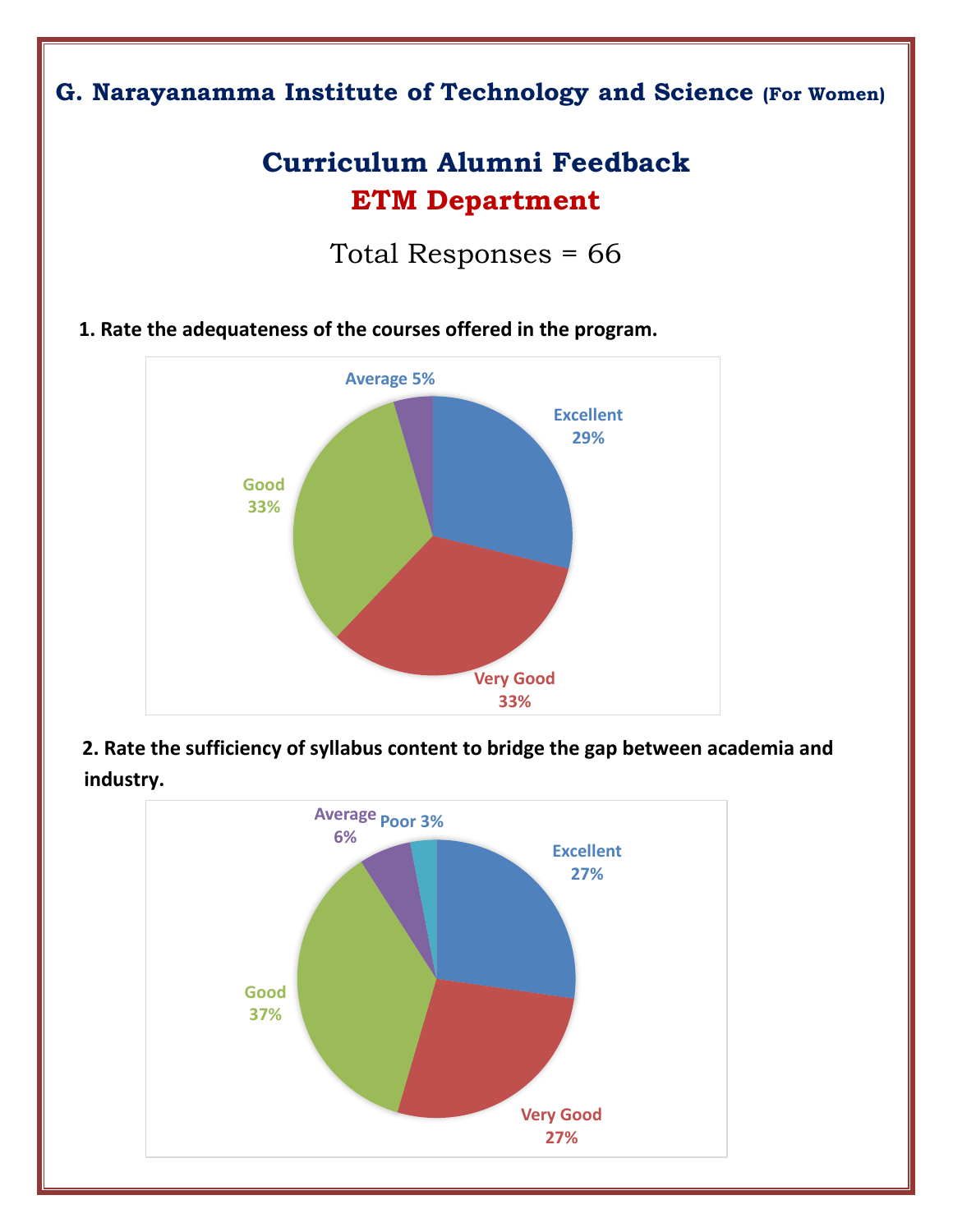

**3. Rate the curriculum in relation to your current professional standards.**

**4. Rate the skills acquired from the curriculum to face the industry challenges/requirements.**

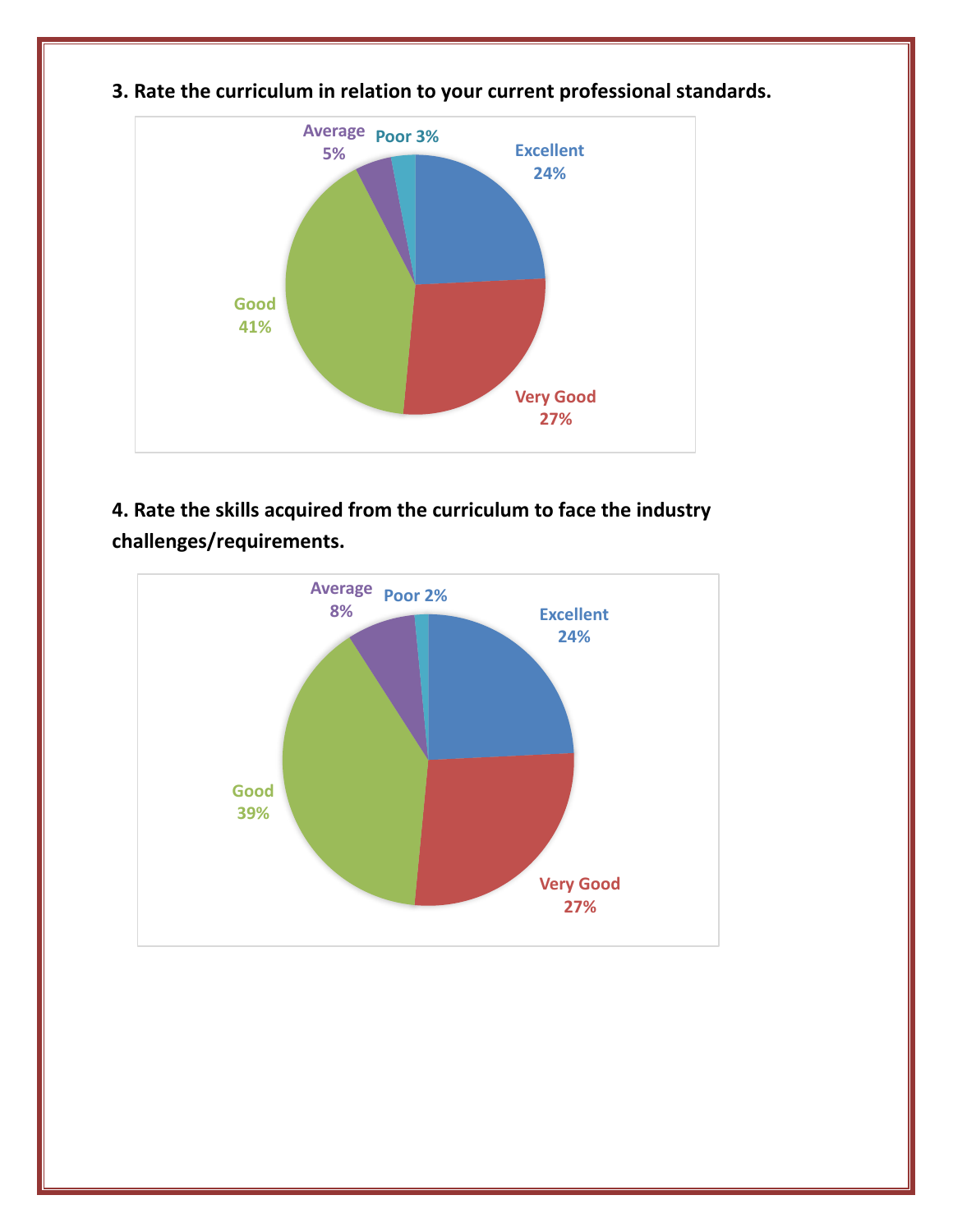

#### **5. Rate the institute's laboratory and equipment adequateness for practical exposure.**

## **6. Rate the offering of electives in relation to technology advancements**

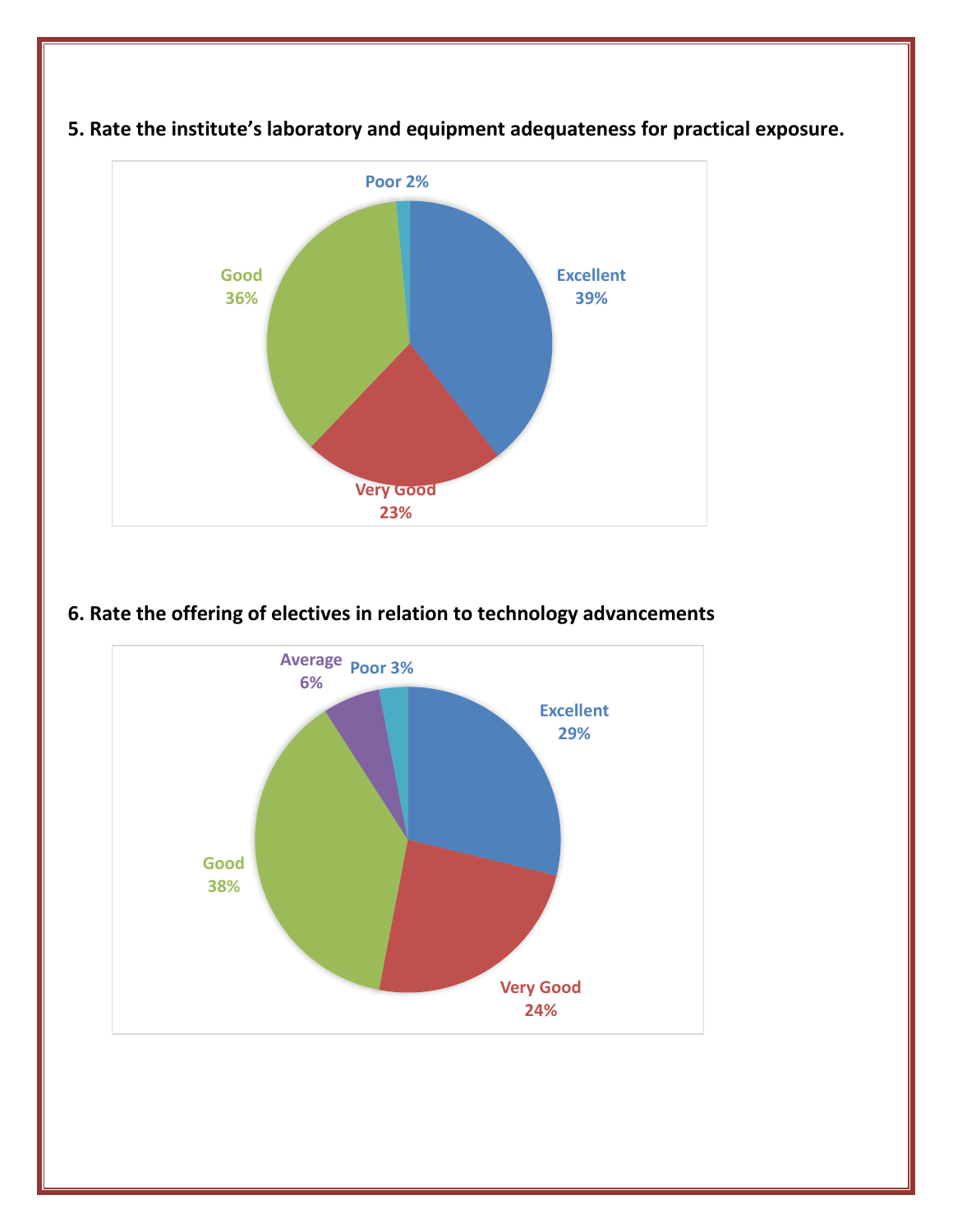

**7. Rate the design of the courses in terms of extra learning or self-learning.**

**8. Rate the training and placement cell in getting ample placement opportunities.**